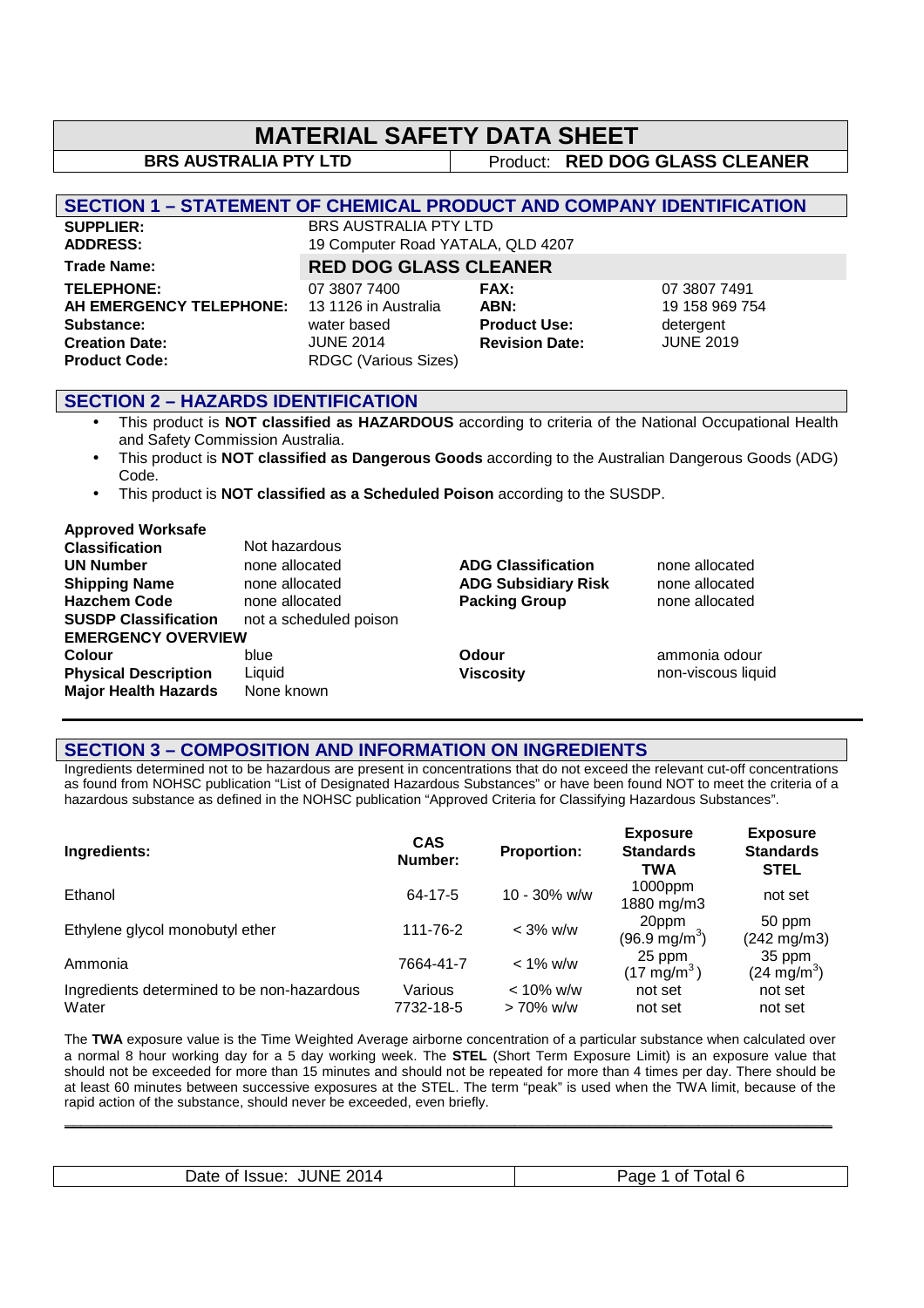# **MATERIAL SAFETY DATA SHEET**<br>BRS AUSTRALIA PTY LTD | Product: RED DOG

**Product: RED DOG GLASS CLEANER** 

# **SECTION 4 – FIRST AID MEASURES**

| <b>Scheduled Poisons</b>    | Not classified as a scheduled poison, however Poisons Information Centre in each<br>Australian State capital city or in Christchurch, New Zealand can provide additional                                                                                                      |
|-----------------------------|-------------------------------------------------------------------------------------------------------------------------------------------------------------------------------------------------------------------------------------------------------------------------------|
|                             | assistance. (Phone Australia 131126 or New Zealand 03 474 7000).                                                                                                                                                                                                              |
| <b>First Aid Facilities</b> | Normal washroom facilities.                                                                                                                                                                                                                                                   |
| <b>Skin contact</b>         | Wash skin with water. Remove contaminated clothing and wash before re-use. Seek<br>medical advice (e.g. doctor) if irritation, burning or redness develops.                                                                                                                   |
| Eye contact                 | Immediately irrigate with copious quantities of water for at least 20 minutes. Eyelids to be<br>held open. Seek medical advice (e.g. ophthalmologist).                                                                                                                        |
| Ingestion                   | Do NOT induce vomiting. Do NOT attempt to give anything by mouth to an unconscious<br>person. Rinse mouth thoroughly with water immediately. Give water to drink. If vomiting<br>occurs, give further water to achieve effective dilution. Seek medical advice (e.g. doctor). |
| <b>Inhalation</b>           | Remove victim to fresh air away from exposure - avoid becoming a casualty. Seek<br>medical advice (e.g. doctor).                                                                                                                                                              |
| <b>Advice to Doctor</b>     | Treat symptomatically. All treatments should be based on observed signs and symptoms<br>of distress of the patient                                                                                                                                                            |
| <b>Aggravated Medical</b>   |                                                                                                                                                                                                                                                                               |
| <b>Conditions</b>           | None known.                                                                                                                                                                                                                                                                   |

# **SECTION 5 – FIRE FIGHTING MEASURES**

| <b>Fire and Explosion</b>  | Water/alcohol based. C1 Combustible. In use, may form flammable/explosive vapour-air                                                                                                                                               |
|----------------------------|------------------------------------------------------------------------------------------------------------------------------------------------------------------------------------------------------------------------------------|
| <b>Hazards</b>             | mixture. If involved in a fire will emit toxic fumes.                                                                                                                                                                              |
| <b>Extinguishing Media</b> | Use carbon dioxide (CO2) fire extinguisher, water fog or fine water spray.                                                                                                                                                         |
| <b>Fire Fighting</b>       | Keep containers exposed to extreme heat cool with water spray. Fire fighters to wear<br>self-contained breathing apparatus if risk of exposure to products of combustion or<br>decomposition. Evacuate area - move upwind of fire. |
| <b>Flash Point</b>         | $>61^{\circ}$ C                                                                                                                                                                                                                    |

# **SECTION 6 – ACCIDENTAL RELEASE MEASURES**

| <b>Emergency</b>            |                                                                                                                                                                                                                                                                                                                                                                                                                                                                                                                                                                                                                                                                                                                                                                                                                                                                                                                           |
|-----------------------------|---------------------------------------------------------------------------------------------------------------------------------------------------------------------------------------------------------------------------------------------------------------------------------------------------------------------------------------------------------------------------------------------------------------------------------------------------------------------------------------------------------------------------------------------------------------------------------------------------------------------------------------------------------------------------------------------------------------------------------------------------------------------------------------------------------------------------------------------------------------------------------------------------------------------------|
| <b>Procedures</b>           | No HAZCHEM code.                                                                                                                                                                                                                                                                                                                                                                                                                                                                                                                                                                                                                                                                                                                                                                                                                                                                                                          |
| <b>Occupational Release</b> | Minor spills do not normally need any special clean-up measures.<br>In the event of a major spill, prevent spillage from entering drains or water courses. For<br>large spills, or tank rupture, stop leak if safe to do so. Eliminate any ignition sources.<br>Wear appropriate protective equipment as in section 8 below to prevent skin and eye<br>contamination. Spilt material may result in a slip hazard and should be absorbed into dry,<br>inert material (e.g. sand, earth or vermiculite), which then can be put into appropriately<br>labelled drums for disposal by an approved agent according to local conditions. Residual<br>deposits will remain slippery. Wash area down with excess water. If contamination of<br>sewers or waterways has occurred advise the local emergency services. In the event of a<br>large spillage notify the local environment protection authority or emergency services. |

|                 | <b>SECTION 7 - HANDLING AND STORAGE</b>                                                                                                                                                                                               |
|-----------------|---------------------------------------------------------------------------------------------------------------------------------------------------------------------------------------------------------------------------------------|
| <b>Handling</b> | Avoid contact with incompatible materials. When handling, DO NOT eat, drink or smoke.<br>Keep containers closed at all times. Avoid physical damage to containers. Always wash<br>hands with water after handling.                    |
| <b>Storage</b>  | Store in a cool, dry, place with good ventilation. Avoid storing in aluminium and light alloy<br>containers. Store away from incompatible materials (Section 10). Keep containers closed<br>at all times - check regularly for leaks. |

| <b>JUNE</b>    | Page $\angle$ |
|----------------|---------------|
| 2014           | otal 6        |
| Date of Issue: | ' of ∶        |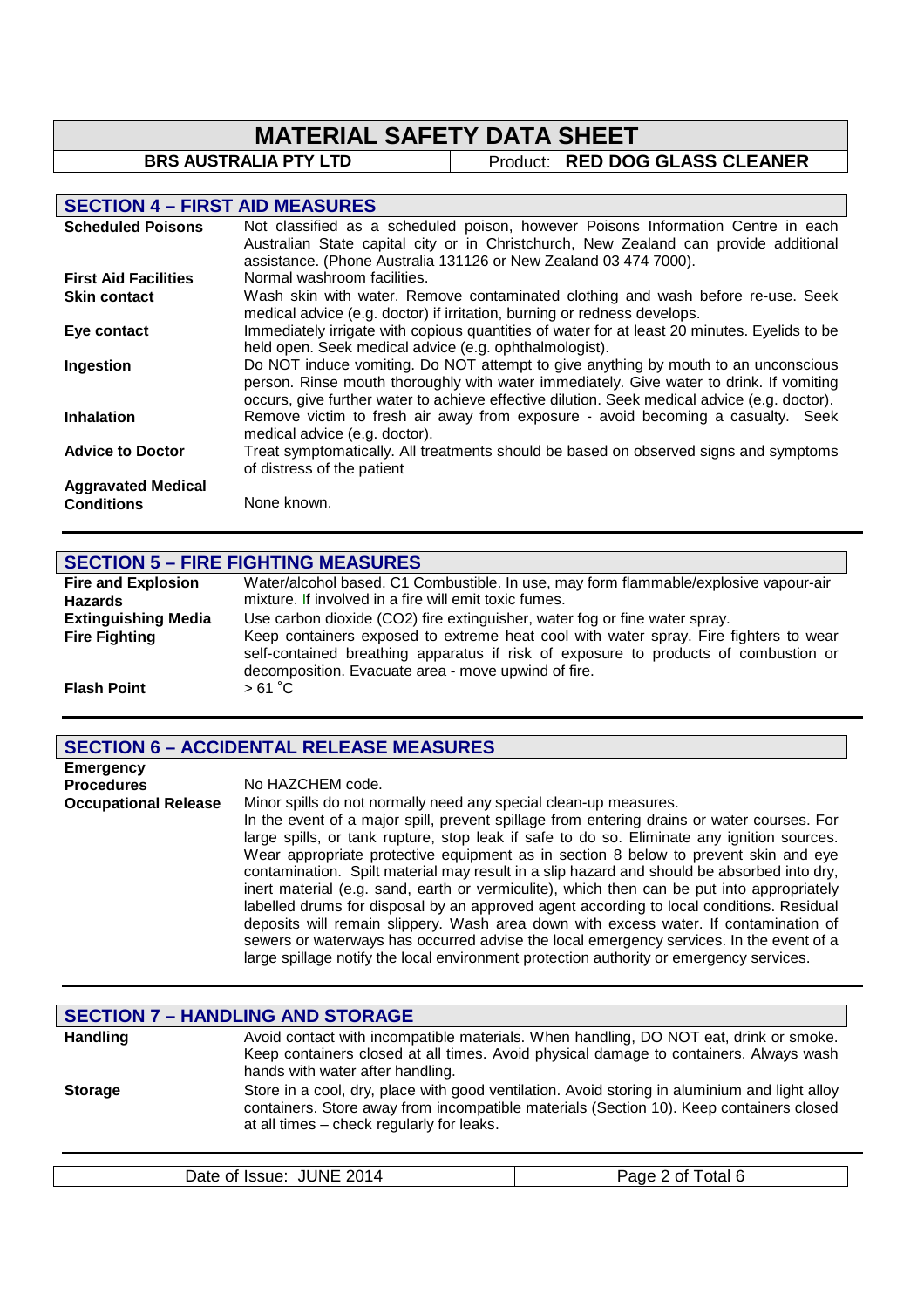# **MATERIAL SAFETY DATA SHEET**

**BRS AUSTRALIA PTY LTD** Product: **RED DOG GLASS CLEANER** 

# **SECTION 8 – EXPOSURE CONTROLS AND PERSONAL PROTECTION**

| <b>Exposure Limits</b>                         | National Occupational Exposure Limits, as published by National Occupational Health &<br>Safety Commission:<br>Time-weighted Average (TWA): None established for specific product.<br>See SECTION 3 for Exposure Limits of individual ingredients.<br>Short Term Exposure Limit (STEL): None established for specific product.<br>See SECTION 3 for Exposure Limits of individual ingredients.                                                                                                                                                                               |
|------------------------------------------------|------------------------------------------------------------------------------------------------------------------------------------------------------------------------------------------------------------------------------------------------------------------------------------------------------------------------------------------------------------------------------------------------------------------------------------------------------------------------------------------------------------------------------------------------------------------------------|
| <b>Biological Limit Value</b>                  | None established for product.                                                                                                                                                                                                                                                                                                                                                                                                                                                                                                                                                |
| <b>Engineering Controls</b>                    | Use in a well-ventilated area.                                                                                                                                                                                                                                                                                                                                                                                                                                                                                                                                               |
| <b>Personal Protective</b><br><b>Equipment</b> | This product is not classified as hazardous according to the criteria of Worksafe<br>Australia. Use good occupational work practice. The use of protective clothing and<br>equipment depends upon the degree and nature of exposure. Final choice of appropriate<br>protection will vary according to individual circumstances i.e. methods of handling or<br>engineering controls and according to risk assessments undertaken. The following<br>protective equipment should be available;                                                                                  |
| <b>Eye Protection</b>                          |                                                                                                                                                                                                                                                                                                                                                                                                                                                                                                                                                                              |
|                                                | The use of safety glasses with side shield protection, goggles or face shield is<br>recommended to handle in quantity, cleaning up spills, decanting, etc. Contact lenses<br>pose a special hazard; soft lenses may absorb irritants and all lenses concentrate them.                                                                                                                                                                                                                                                                                                        |
| <b>Skin Protection</b>                         | Gloves are recommended for sensitive skin.<br>Overalls, work boots and elbow length gloves are recommended for handling the<br>concentrated product (as per AS/NZS 2161, or as recommended by supplier) in quantity,<br>cleaning up spills, decanting, etc.                                                                                                                                                                                                                                                                                                                  |
| <b>Protective Material</b><br><b>Types</b>     | Material suitable for detergent contact – Butyl rubber, Natural Latex, Neoprene, PVC, and<br>Nitrile.                                                                                                                                                                                                                                                                                                                                                                                                                                                                        |
| Respirator                                     | Not required for normal cleaning operations as per label directions with adequate<br>ventilation.                                                                                                                                                                                                                                                                                                                                                                                                                                                                            |
|                                                | Where high contaminant spray mist or vapour levels exist, ie, approaching the exposure<br>limit, the following additional equipment is required: For short elevated exposures, eg,<br>spillages:- Appropriate organic vapour cartridge respirator as per the requirements of<br>AS/NZS 1715 and AS/NZS 1716 (Respiratory protective devices). For prolonged<br>exposure and confined spaces:- full face air supplied or self contained breathing<br>apparatus (if vapour levels exceed the Exposure Limit by more than ten times, air<br>supplied apparatus should be used). |

| <b>SECTION 9 - PHYSICAL AND CHEMICAL PROPERTIES</b> |                             |                                 |                    |
|-----------------------------------------------------|-----------------------------|---------------------------------|--------------------|
| <b>Physical State</b>                               | Liquid                      | <b>Colour</b>                   | Clear Light Blue   |
| <b>Odour</b>                                        | ammonia odour               | <b>Specific Gravity</b>         | 0.96 $@$ 25 °C     |
| <b>Boiling Point</b>                                | 91 $^{\circ}$ C             | <b>Freezing Point</b>           | Approximately 0 °C |
| <b>Vapour Pressure</b>                              | Not available               | <b>Vapour Density</b>           | Not available      |
| <b>Flash Point</b>                                  | N/A                         | <b>Flammable Limits</b>         | Not determined     |
| <b>Water Solubility</b>                             | Miscible in all proportions | рH                              | $10.8$ neat        |
| <b>Volatile Organic</b>                             |                             | <b>Coefficient of Water/Oil</b> |                    |
| <b>Compounds (VOC)</b>                              | Not available               | <b>Distribution</b>             | Not available      |
| <b>Viscosity</b>                                    | Not available               | <b>Odour Threshold</b>          | Not available      |
| <b>Evaporation Rate</b>                             | Not available               | <b>Per Cent Volatile</b>        | 100.00             |
|                                                     |                             |                                 |                    |

Date of Issue: JUNE 2014 Page 3 of Total 6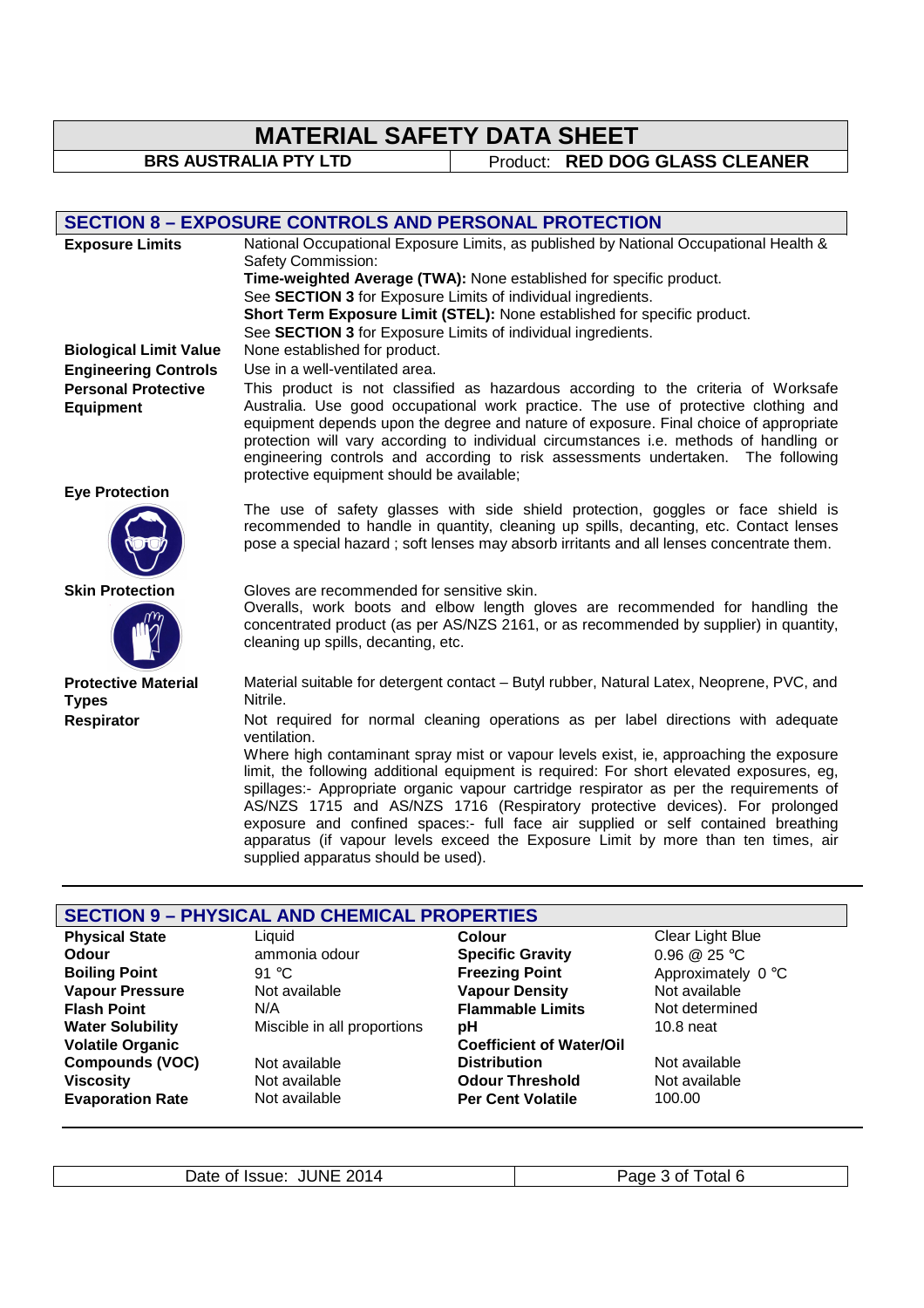# **MATERIAL SAFETY DATA SHEET**<br>BRS AUSTRALIA PTY LTD | Product: RED DOG

# **Product: RED DOG GLASS CLEANER**

| <b>SECTION 10 - STABILITY AND REACTIVITY</b> |                                                                               |  |
|----------------------------------------------|-------------------------------------------------------------------------------|--|
| <b>Chemical Stability</b>                    | Stable at normal temperatures and pressure.                                   |  |
| <b>Conditions to Avoid</b>                   | None known.                                                                   |  |
| <b>Incompatible Materials</b>                | Oxidizing agents and reducing agents.                                         |  |
| <b>Hazardous</b>                             | Product can decompose on combustion (burning) to form Carbon Monoxide, Carbon |  |
| <b>Decomposition</b>                         | Dioxide, and other possibly toxic gases and vapours.                          |  |
| <b>Hazardous Reactions</b>                   | None known.                                                                   |  |

|                                                                                                                                                                                                                               | <b>SECTION 11 - TOXICOLOGICAL INFORMATION</b>                                                                                                                                                                                                                                                                                      |  |  |  |
|-------------------------------------------------------------------------------------------------------------------------------------------------------------------------------------------------------------------------------|------------------------------------------------------------------------------------------------------------------------------------------------------------------------------------------------------------------------------------------------------------------------------------------------------------------------------------|--|--|--|
| <b>PRODUCT MIXTURE INFORMATION</b>                                                                                                                                                                                            |                                                                                                                                                                                                                                                                                                                                    |  |  |  |
| <b>Local Effects</b>                                                                                                                                                                                                          | Mild irritant: eye, skin, inhalation and ingestion.                                                                                                                                                                                                                                                                                |  |  |  |
| <b>Target Organs</b>                                                                                                                                                                                                          | Eyes, mucous membranes, skin.                                                                                                                                                                                                                                                                                                      |  |  |  |
| POTENTIAL HEALTH EFFECTS                                                                                                                                                                                                      |                                                                                                                                                                                                                                                                                                                                    |  |  |  |
| No adverse health effects expected if the product is handled in accordance with this Safety Data Sheet and the<br>product label. Symptoms or effects that may arise if the product is mishandled and overexposure occurs are: |                                                                                                                                                                                                                                                                                                                                    |  |  |  |
| Ingestion                                                                                                                                                                                                                     | Ingestion of large amounts may irritate the gastric tract causing nausea and vomiting.                                                                                                                                                                                                                                             |  |  |  |
| short term exposure                                                                                                                                                                                                           | This product containing ethylene glycol mono butyl ether and ethanol may cause<br>headache, dizziness, light-headedness, confusion, and passing out, and may damage<br>the liver and kidneys on ingestion.                                                                                                                         |  |  |  |
| long term exposure                                                                                                                                                                                                            | No information available.                                                                                                                                                                                                                                                                                                          |  |  |  |
| <b>Skin contact</b>                                                                                                                                                                                                           |                                                                                                                                                                                                                                                                                                                                    |  |  |  |
| short term exposure<br>long term exposure                                                                                                                                                                                     | Skin contact may cause irritation in certain individuals if extended contact with<br>concentrated product. Skin contact with this product containing ingredient ethylene<br>glycol monobutyl ether may cause central nervous system effects.<br>Prolonged and repeated skin contact with undiluted solutions may induce eczematoid |  |  |  |
|                                                                                                                                                                                                                               | dermatitis.                                                                                                                                                                                                                                                                                                                        |  |  |  |
| Eye contact                                                                                                                                                                                                                   |                                                                                                                                                                                                                                                                                                                                    |  |  |  |
| short term exposure<br>long term exposure                                                                                                                                                                                     | Eye contact may cause stinging, blurring, tearing, pain.<br>No information available.                                                                                                                                                                                                                                              |  |  |  |
| <b>Inhalation</b>                                                                                                                                                                                                             |                                                                                                                                                                                                                                                                                                                                    |  |  |  |
| short term exposure                                                                                                                                                                                                           | Aerosols of this product containing ingredient ethylene glycol monobutyl ether and<br>ethanol may cause central nervous system effects if inhaled.                                                                                                                                                                                 |  |  |  |
| long term exposure                                                                                                                                                                                                            | No information available.                                                                                                                                                                                                                                                                                                          |  |  |  |
| <b>Carcinogen Status</b><br><b>NOHSC</b>                                                                                                                                                                                      | No significant ingredient is classified as carcinogenic by NOHSC.                                                                                                                                                                                                                                                                  |  |  |  |
| <b>NTP</b>                                                                                                                                                                                                                    | No significant ingredient is classified as carcinogenic by NTP.                                                                                                                                                                                                                                                                    |  |  |  |
| <b>IARC</b>                                                                                                                                                                                                                   | No significant ingredient is classified as carcinogenic by IARC.                                                                                                                                                                                                                                                                   |  |  |  |
| <b>Medical conditions</b>                                                                                                                                                                                                     |                                                                                                                                                                                                                                                                                                                                    |  |  |  |
| aggravated by exposure                                                                                                                                                                                                        | No information available.                                                                                                                                                                                                                                                                                                          |  |  |  |

| <b>SECTION 12 - ECOLOGICAL INFORMATION</b> |                                                                                      |  |
|--------------------------------------------|--------------------------------------------------------------------------------------|--|
| <b>Fish toxicity</b>                       | None available for specific product.                                                 |  |
| <b>Algae toxicity</b>                      | None available for specific product.                                                 |  |
| <b>Invertebrates toxicity</b>              | None available for specific product.                                                 |  |
| <b>Toxicity to Bacteria</b>                | None available for specific product.                                                 |  |
| <b>OECD Biological</b>                     | Individual components stated to be readily biodegradable. No hydrocarbons present in |  |
| degradation                                | the product.                                                                         |  |

| <b>JUNE 2014</b><br>Date of Issue: | otal 6<br>$\sim$<br>Ωt<br>-2012<br>൧ |
|------------------------------------|--------------------------------------|
|                                    |                                      |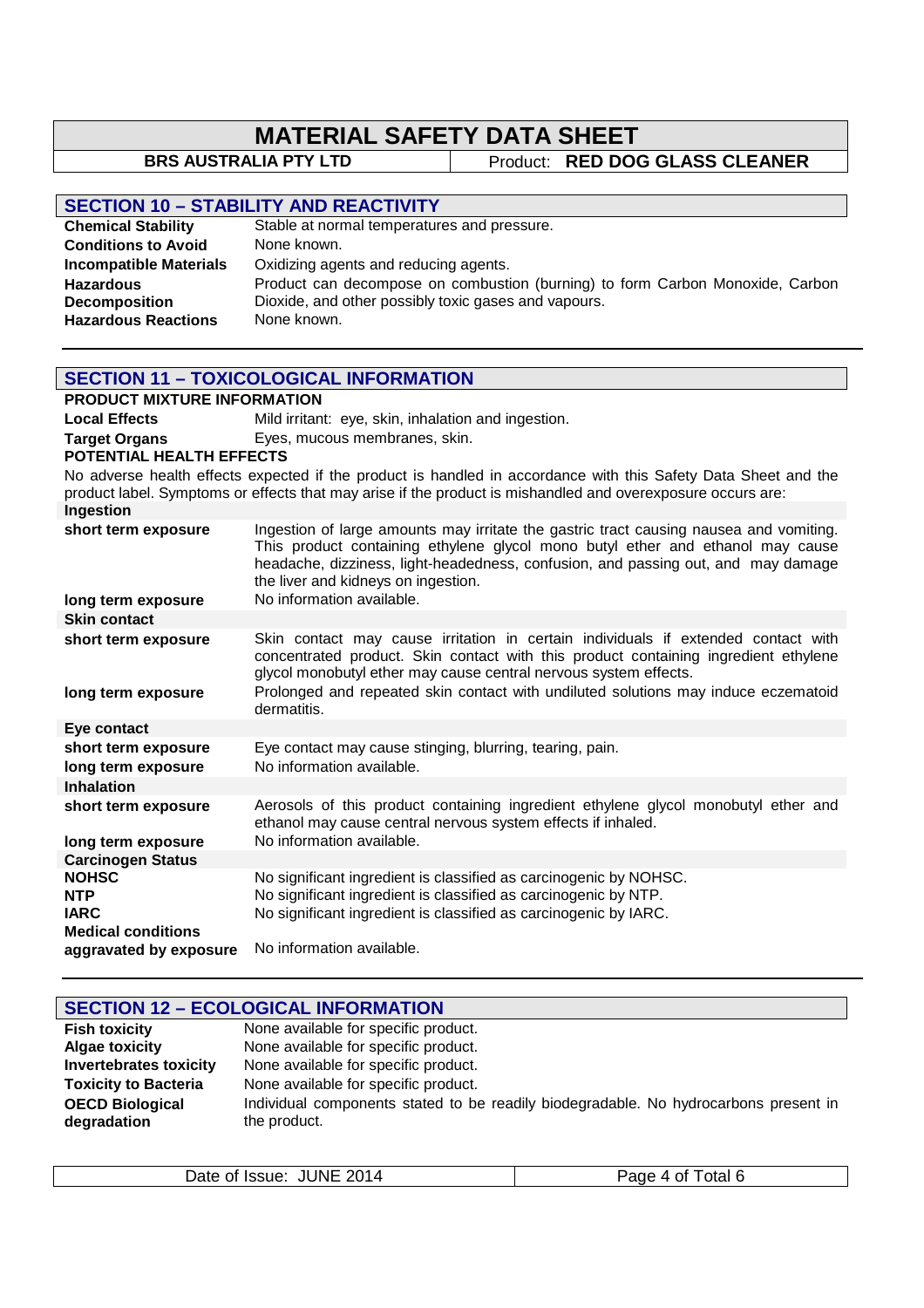# **MATERIAL SAFETY DATA SHEET**

**BRS AUSTRALIA PTY LTD** Product: **RED DOG GLASS CLEANER** 

**General** Product miscible in all proportions with water. AS WITH ANY CHEMICAL PRODUCT, DO NOT DISCHARGE BULK QUANTITIES INTO DRAINS, WATERWAYS, SEWER OR ENVIRONMENT. Inform local authorities if this occurs.

#### **SECTION 13 – DISPOSAL CONSIDERATIONS**

**Disposal** The small quantities contained in wash solutions (when used as directed) can generally be handled by conventional sewage systems, septics, and grey water systems. To dispose of larger quantities of undiluted product, refer to State Land Waste Management Authority. Transfer product residues to a labelled, sealed container for disposal or recovery. Waste disposal must be by an accredited contractor. As with any chemical, do not put down the drain in quantity. For larger scale use, eg. Commercial laundry operations, a recycled water system is often recommended, or Trade Waste License obtained for disposal to sewer.

### **SECTION 14 – TRANSPORT INFORMATION**

**UN Number** none allocated **ADG Classification** none allocated **Hazchem Code none allocated Packing Group Segregation** none allocated

**Shipping Name none allocated ADG Subsidiary Risk none allocated Hazchem Code none allocated Risk Hazchem Code ADG Subsidiary Risk none allocated Packaging Method** none allocated **Special Provisions** none allocated

### **SECTION 15 – REGULATORY INFORMATION**

**Labeling Details HAZARD** Not hazardous **RISK PHRASES** None allocated<br>**SAFETY PHRASES** None allocated **SAFETY PHRASES SUSDP** None allocated

**AICS** All ingredients present on AICS.

**ADG Code** None allocated

### **SECTION 16 – OTHER INFORMATION**

| <b>Acronyms</b>              |                                                                                                                                                                                                                                                                             |
|------------------------------|-----------------------------------------------------------------------------------------------------------------------------------------------------------------------------------------------------------------------------------------------------------------------------|
| <b>SUSDP</b>                 | Standard for the Uniform Scheduling of Drugs and Poisons.                                                                                                                                                                                                                   |
| <b>ADG Code</b>              | Australian Code for the Transport of Dangerous Goods by Road and Rail.                                                                                                                                                                                                      |
| <b>CAS Number</b>            | Chemical Abstracts Service Registry Number.                                                                                                                                                                                                                                 |
| <b>UN Number</b>             | United Nations Number.                                                                                                                                                                                                                                                      |
| <b>R-Phrases</b>             | Risk Phrases.                                                                                                                                                                                                                                                               |
| <b>HAZCHEM</b>               | An emergency action code of numbers and letters which gives information to emergency<br>services.                                                                                                                                                                           |
| <b>NOHSC</b>                 | National Occupational Health and Safety Commission.                                                                                                                                                                                                                         |
| <b>NTP</b>                   | National Toxicology Program (USA).                                                                                                                                                                                                                                          |
| <b>IARC</b>                  | International Agency for Research on Cancer.                                                                                                                                                                                                                                |
| <b>AICS</b>                  | Australian Inventory of Chemical Substances.                                                                                                                                                                                                                                |
| <b>TWA</b>                   | Time Weighted Average                                                                                                                                                                                                                                                       |
| <b>STEL</b>                  | Short Term Exposure Limit                                                                                                                                                                                                                                                   |
| <b>Literature References</b> |                                                                                                                                                                                                                                                                             |
|                              | $1!$ $(1 \n 2 \n 3 \n 5 \n 6 \n 7 \n 8 \n 8 \n 9 \n 11 \n 11 \n 12 \n 13 \n 14 \n 15 \n 16 \n 17 \n 18 \n 19 \n 10 \n 11 \n 10 \n 10 \n 10 \n 11 \n 10 \n 11 \n 10 \n 11 \n 10 \n 11 \n 10 \n 11 \n 10 \n 11 \n 10 \n 11 \n 10 \n 11 \n 10 \n 11 \n 10 \n 11 \n 10 \n 11 \$ |

List of Designated Hazardous Substances [NOHSC:10005(1999)]

| Date of Issue: JUNE 2014 | Page 5 of Total 6 |
|--------------------------|-------------------|
|                          |                   |